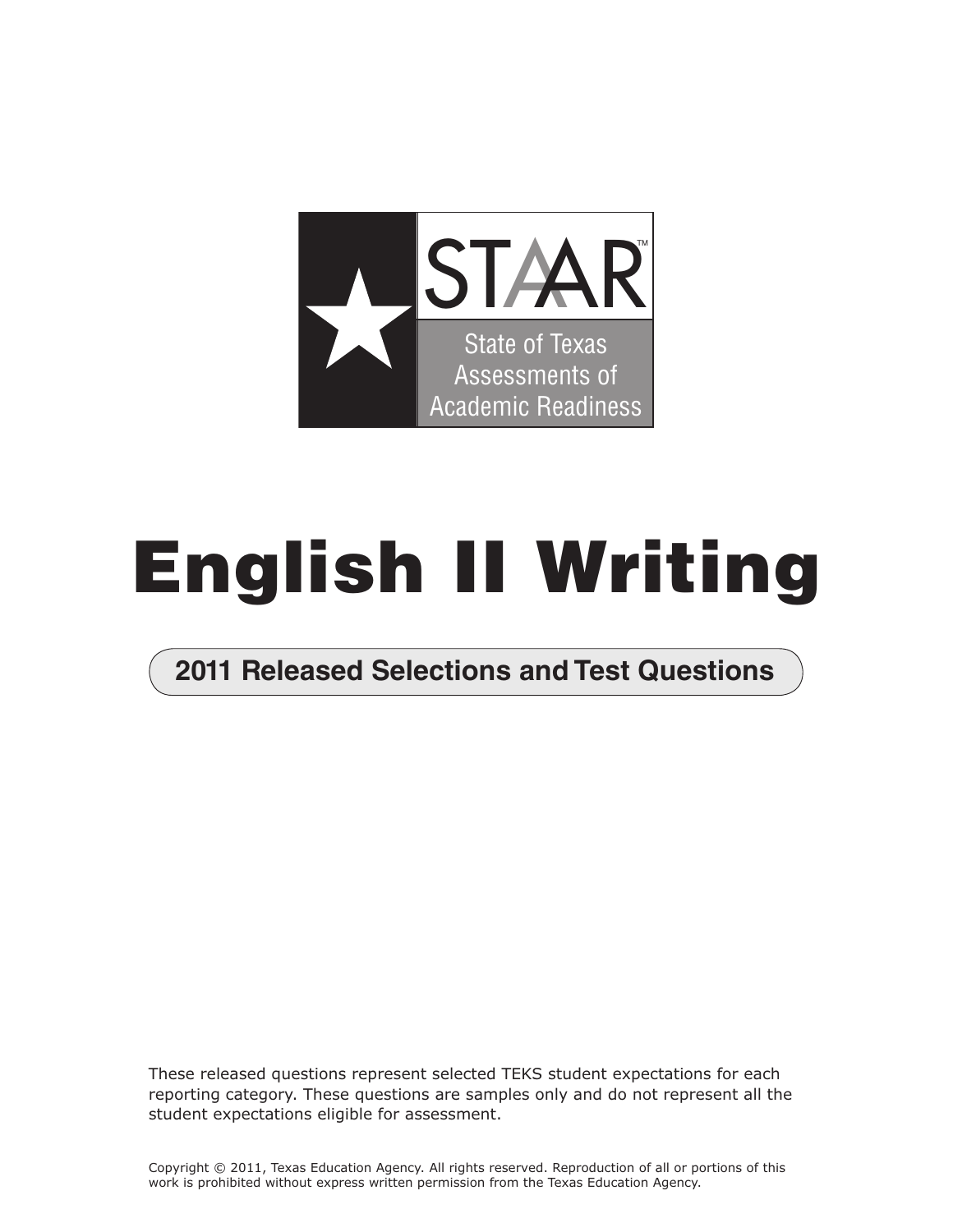### **Read the selection and choose the best answer to each question.**

*Janie wrote the following paper to persuade her readers to be careful consumers. As you read Janie's paper, look for any revisions she should make. Then answer the questions that follow.* 



# **Think Twice About TV Commercials**

(1) Television ads interrupt network programming every few minutes. (2) In many cases the ads are creative, colorful, and amusing. (3) Watching commercials can certainly be entertaining, but consumers should learn to view them discerningly. (4) All of us should watch commercials wisely and carefully.

(5) Imagine flipping on the television and seeing a group of young, fit people on a sunny beach. (6) They've just finished a game of volleyball and are reaching for a refreshing soda. (7) You find yourself pondering the soft drink featured in the commercial. (8) But before you head to the store, stop and think twice. (9) You've just been a victim of the bandwagon technique.

(10) Perhaps you're watching a show that's suddenly interrupted by some famous athletes recommending a certain brand of shoes. (11) If these accomplished athletes are wearing the shoes, surely you need to wear them, too,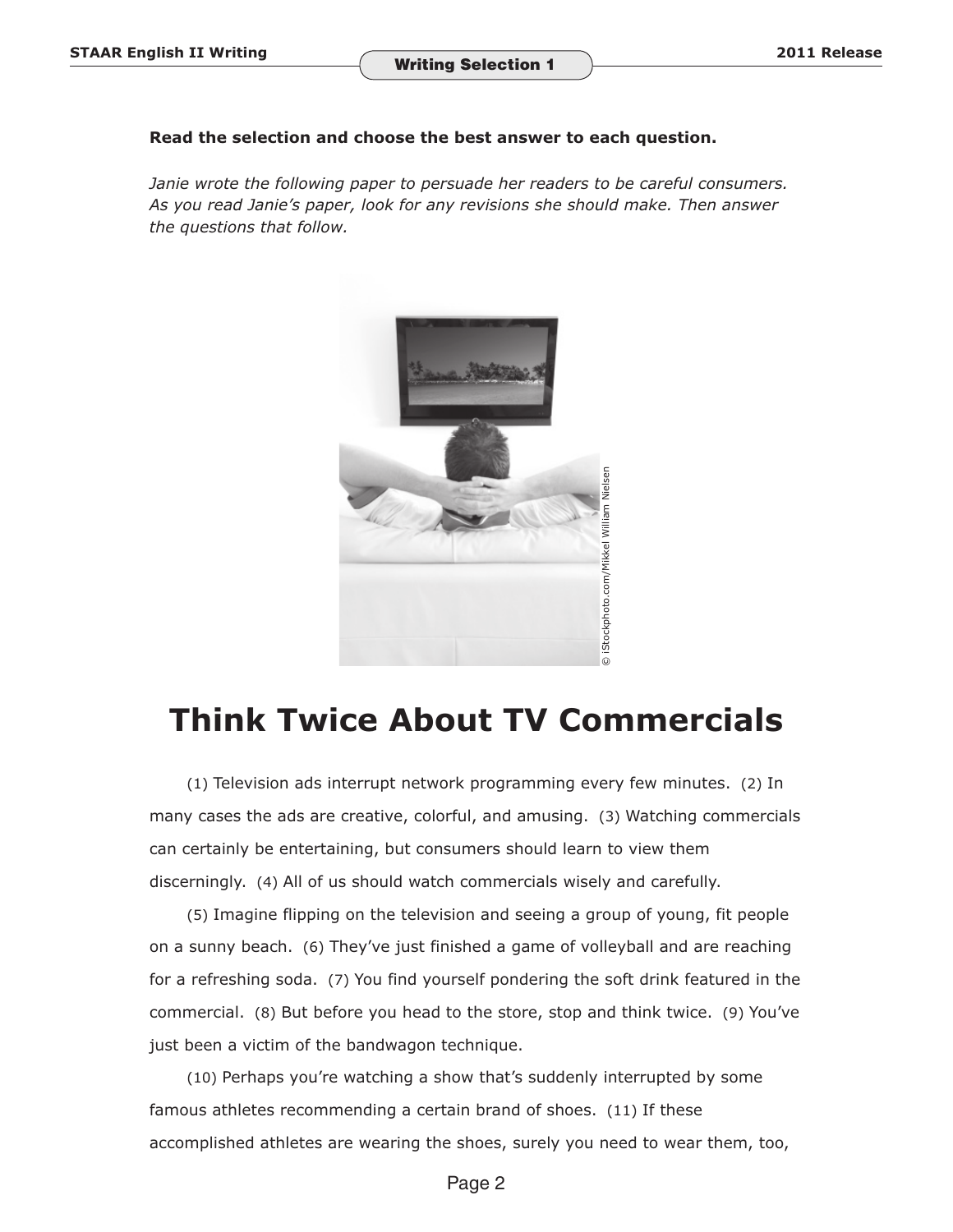right? (12) Stop and think twice. (13) Are the shoes really responsible for the athletes' ability and success? (14) You've been led to make this connection by the advertising technique known as transfer. (15) From the ad alone you'll never know or be sure how good the shoes really are. (16) It's also important to keep in mind that the celebrities were paid to endorse the shoes. (17) Do they even believe that the footwear they're promoting is that special? (18) You can never be certain.

(19) Many other propaganda techniques are evident in today's commercials. (20) Some ads use repetition, hoping that a catchy jingle or phrase will stick in your mind and subconsciously compel you to buy a certain product. (21) Other ads use emotional words or situations to make you have strong feelings about a product or service. (22) Learn to recognize the propaganda techniques that are used. (23) Just because a clever jingle about a product is stuck in your head doesn't make that product the best one to buy.

(24) Research groups have tried to determine how many commercial messages the average American sees in a day. (25) Although the number varies widely, most experts agree that a few hundred would be a conservative estimate. (26) Commercials are big business, and it's important to remember that advertisers are well paid for influencing viewers. (27) Don't let yourself be easily swayed. (28) Be a thoughtful consumer who pays attention to the products, not to just what the jingles and celebrities claim.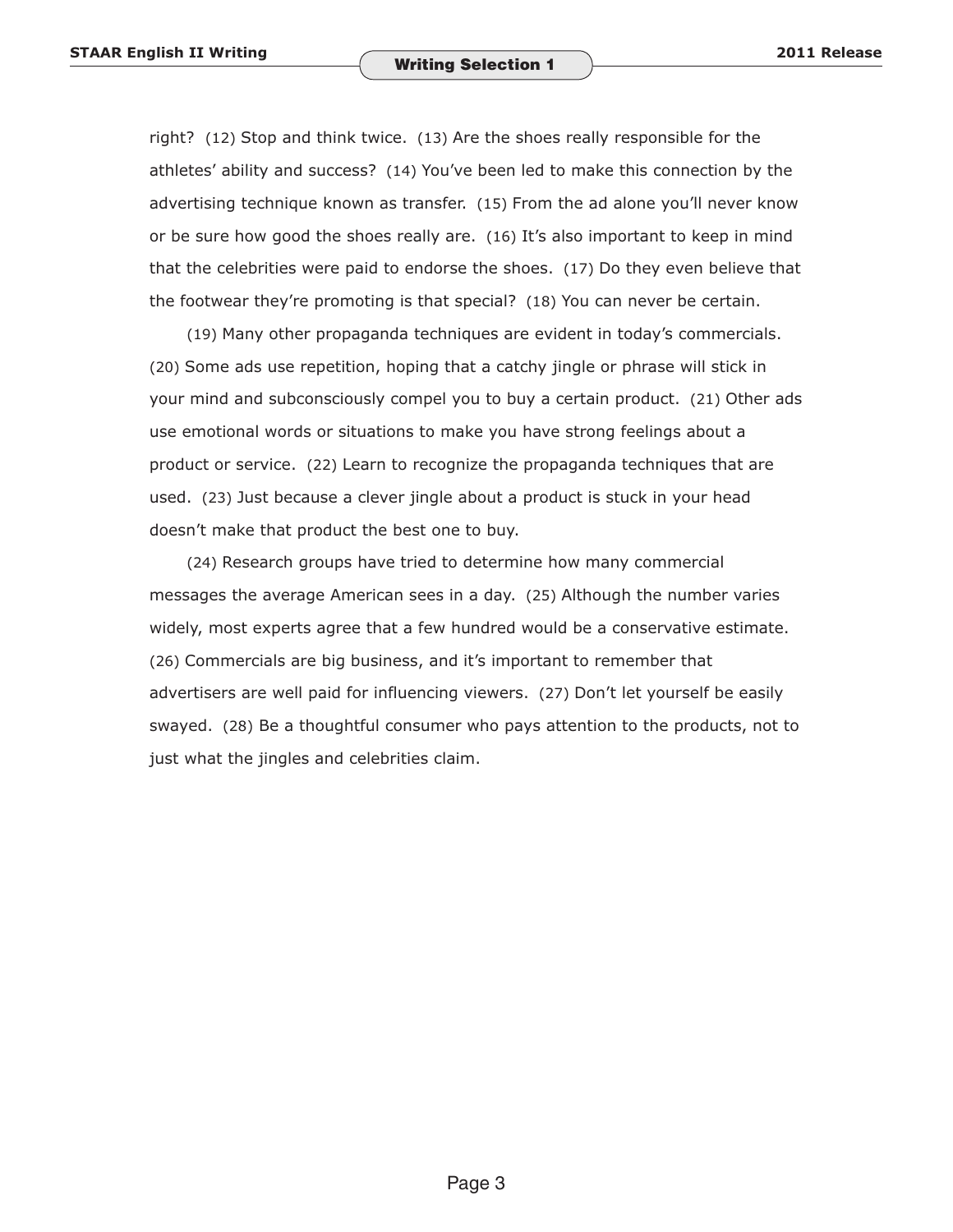- **1** Janie does not like the way she expressed her thesis in sentence 4. Which of the following should replace sentence 4 to create a more effective and sophisticated thesis statement?
	- **A** Watching commercials is serious business, and people should be wary of what they allow into their subconscious minds.
	- **B** Advertisers are busy trying to sell products that you may or may not have a reason to buy.
	- **C** People shouldn't be blinded by the flashing lights and bright colors that the advertising industry uses to make commercials captivating.
	- **D** As potential consumers, we must be aware of the propaganda techniques advertisers use to tempt us into purchasing their products.

- **2**  The word *pondering* does not effectively convey Janie's meaning in sentence 7. Which of the following would be the best replacement for *pondering*?
	- **A** touching
	- **B** craving
	- **C** carrying
	- **D** relishing

- **3** Janie wants to tell more about the statement she has made in sentence 9. Which of these ideas would best follow and support sentence 9?
	- **A** Wouldn't you love to get on the bandwagon?
	- **B** The advertisers have convinced you that you will have as much fun as the people on the beach if you drink the same brand of soda.
	- **C** This means that everyone on the beach should drink soda.
	- **D** This bandwagon technique is one technique that television and magazine advertisers use to persuade people to buy a certain soft drink.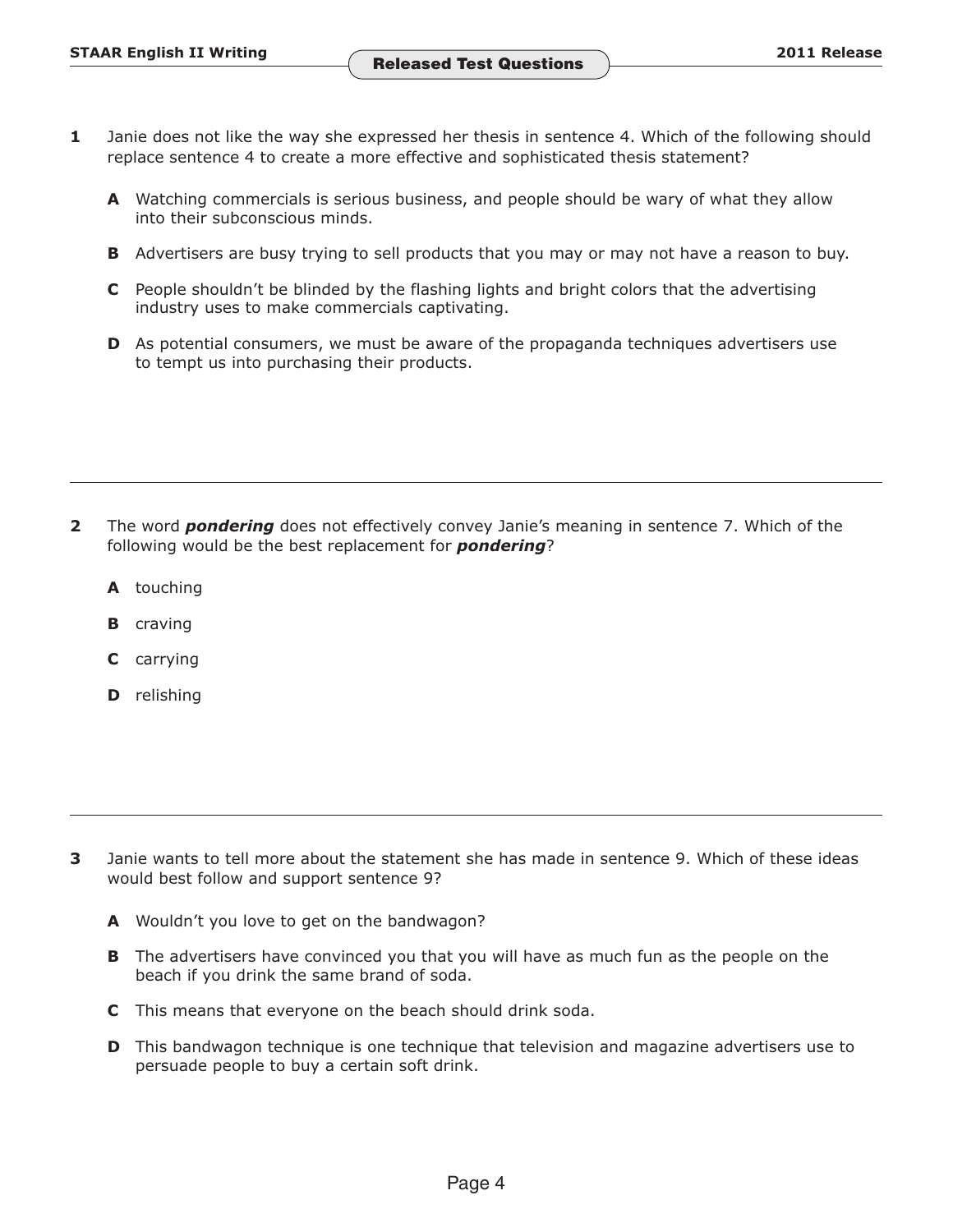- **4**  What is the most effective revision to make in sentence 15?
	- **A** From the ad alone you'll never know how good the shoes really are, you can't be sure.
	- **B** From the ad alone you'll never know how good the shoes really are.
	- **C** From the ad alone you'll never know how good for sure the shoes really are.
	- **D** No revision is needed in this sentence.

- **5** Janie would like to further develop the fourth paragraph (sentences 19–23). Reread the paragraph carefully. Which detail could best be added after sentence 21 to add to the main idea of this paragraph?
	- **A** All of these are known as propaganda techniques, and they are evident in most of the commercials you see on television today.
	- **B** Emotional words are designed to evoke emotions and make you feel strongly about something.
	- **C** The role of an advertiser is to convince you that you will not be able to live without a certain product.
	- **D** Still other ads resort to snob appeal, attempting to convince you that you will appear to have more wealth or a higher social status if you use a certain product.

- **6** Janie would like to add a sentence to the end of her paper to help bring it to an effective closing. Which of the following would be the best sentence for Janie to add?
	- **A** As you know, commercials are obvious attempts to influence those who participate.
	- **B** The jingles that celebrities happily sing are part of a much bigger campaign.
	- **C** The next time you're watching a commercial, stop and think twice.
	- **D** In the end, they're probably not worth all that much anyway.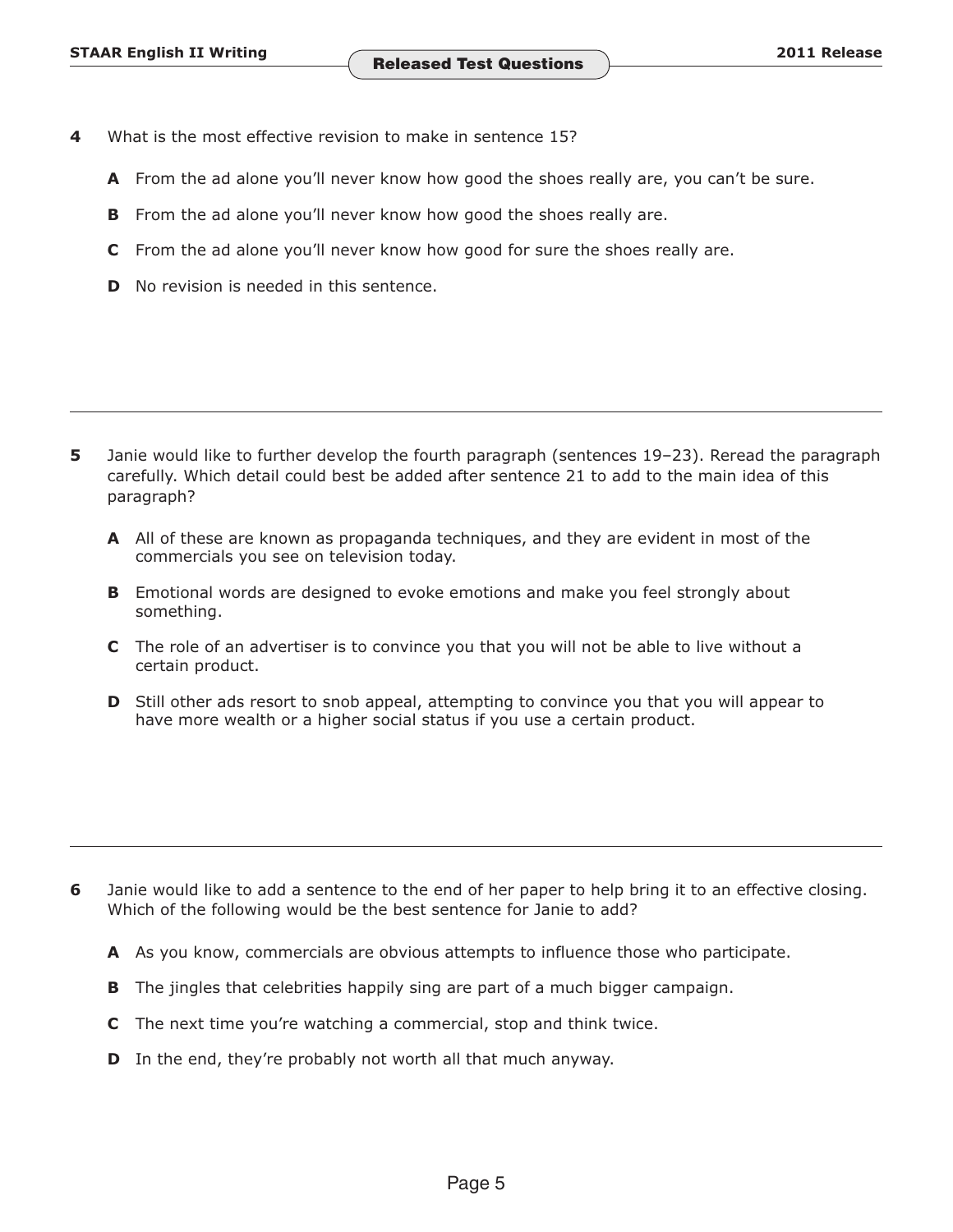## **Read the selection and choose the best answer to each question.**

*Bethany wrote this paper about a time she changed her opinion about someone. Read Bethany's paper and look for the corrections she needs to make. Then answer the questions that follow.* 

## **March!**

(1) For as long as anyone could remember, the marching band at our school had been a joke. (2) Everyone accepted the fact that we were the worst band in the state. (3) Most of us had joined the band for an "easy A" and some built-in friends. (4) But the new band director was determined to change things, his name was Mr. Parker. (5) A year earlier he had moved from Iowa to our little town in Texas. (6) In Iowa he had directed an award-winning marching band for 30 years. (7) When he heard about the opening for a new band director at our school he couldn't help investigating. (8) He applied for the position and was hired immediately.

(9) The first day of Mr. Parker's reign was the end of band life as we knew it. (10) Initially we just laughed at his absurd bow tie and his drill-sergeant ways. (11) But we weren't laughing for long; Mr. Parker hadn't took the band director's job to be funny. (12) He was there to turn us into a respectable band, and nothing—not even a bunch of lazy, flippant teenagers—was going to stop them.

(13) I don't think I'll ever forget band camp that year. (14) Mr. Parker was intent on whipping us into shape with the techniques he had been using for years. (15) Every day we started practice early, ended practice late, and polished our instruments until they shone. (16) We went through our final program so many times that by the end of camp, I probably could have performed it in my sleep. (17) Mr. Parker refused to allow us to settle for anything less than our best. (18) At first there was a lot of grumbling, and a few students were even tempted to quit, after a while, though, we found ourselves somehow rising to Mr. Parker's expectations.

(19) As we marched onto the field at the first football game, I could almost hear a collective breathe of amazement from the crowd. (20) What was once a

#### Page 6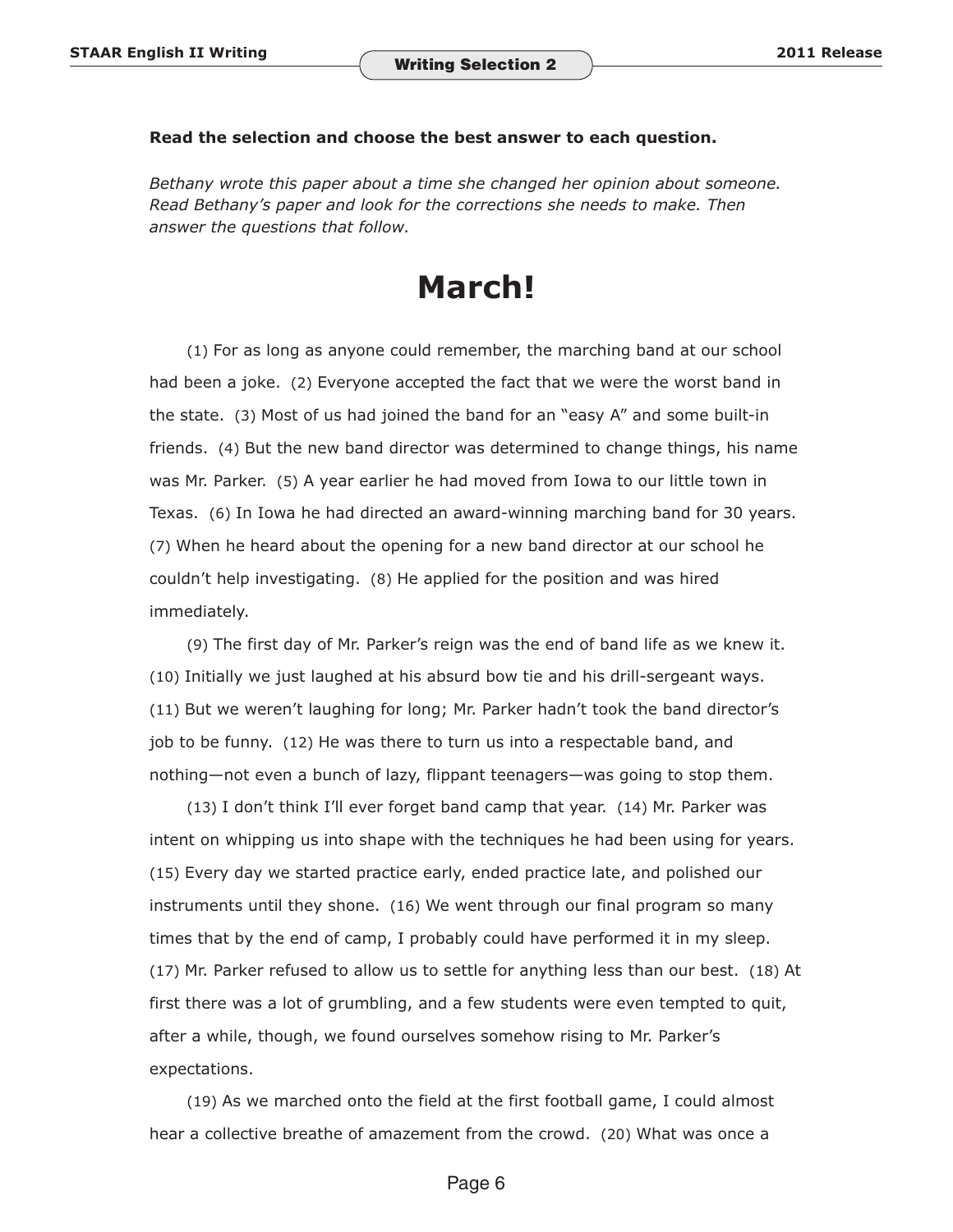disjointed crew of halfway-decent musicians had been transformed into a unified, harmonious team. (21) Everyone could sense the difference, especially those of us in uniform!



(22) As I look back on that year now, I realize that Mr. Parker is probably the best teacher I've ever had. (23) He combined his thirst for excellence with a compasionate, caring heart. (24) If a band member couldn't get a ride to an early practice, Mr. Parker would find a ride for him. (25) If someone was having a hard time learning a piece of music, Mr. Parker would spend his lunch hour working with the student individually. (26) From the beginning it was obvious that he cared about us, and he had a knack for somehow bringing out the best in everyone. (27) I know that I am both a better musician and a better person for having Mr. Parker in my life. (28) I'm looking forward to learning even more from him next year. (29) I just found out I'll be the head drum major for our band when the new school year starts!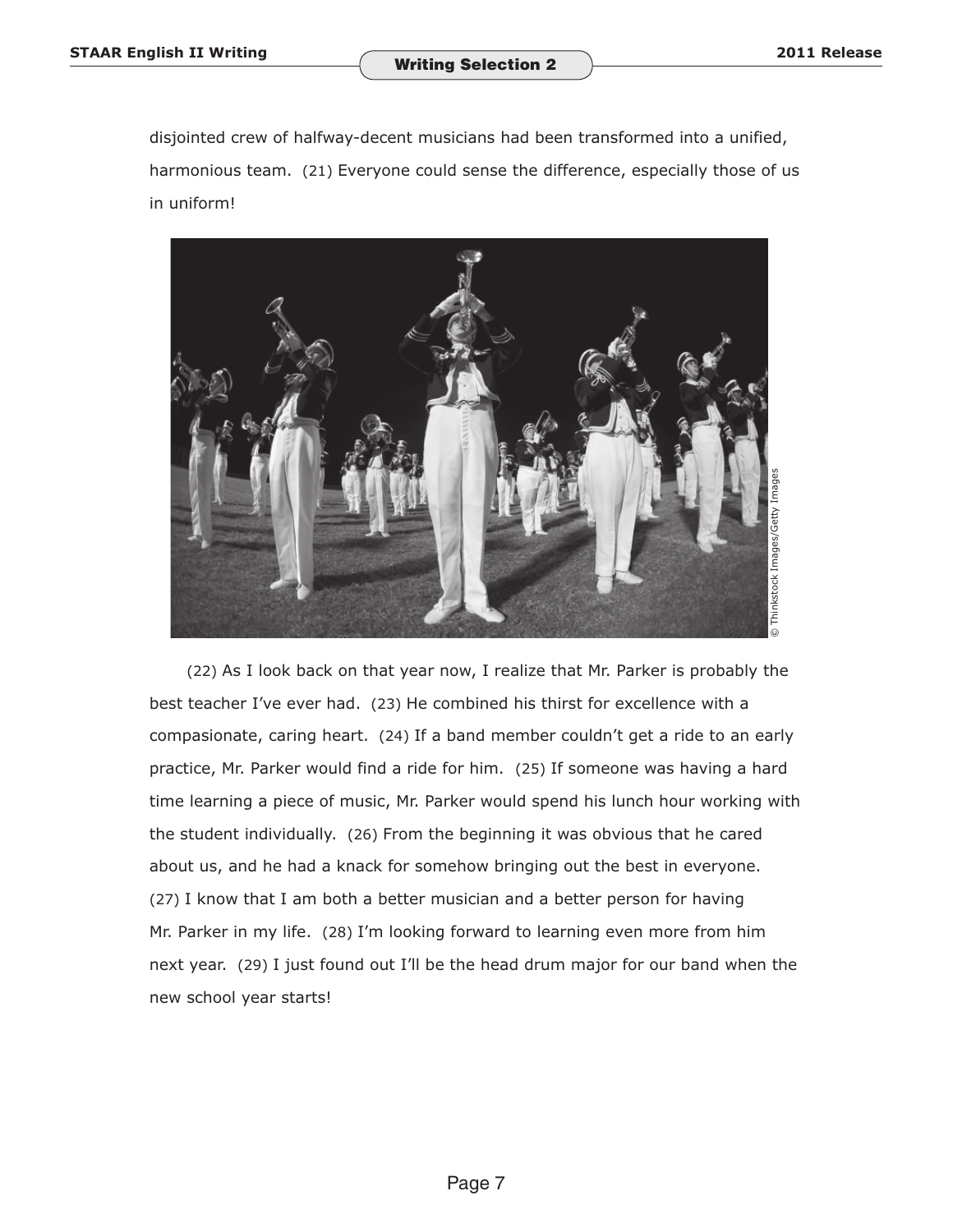- **1** What is the correct way to write sentence 4?
	- **A** But the new band director who was determined to change things had a name of Mr. Parker.
	- **B** But the new band director, Mr. Parker, was determined to change things.
	- **C** But the new band director was determined to change things, named Mr. Parker.
	- **D** The sentence is written correctly in the paper.

- **2** What change, if any, should be made in sentence 7?
	- **A** Insert a comma after *school*
	- **B** Change *couldn't* to **couldn't hardly**
	- **C** Change *investigating* to **investigatting**
	- **D** No change should be made in sentence 7.

- **3** What change needs to be made in sentence 11?
	- **A** Delete the semicolon
	- **B** Change *took* to **taken**
	- **C** Change *director's* to **directors'**
	- **D** Nothing needs to be changed in sentence 11.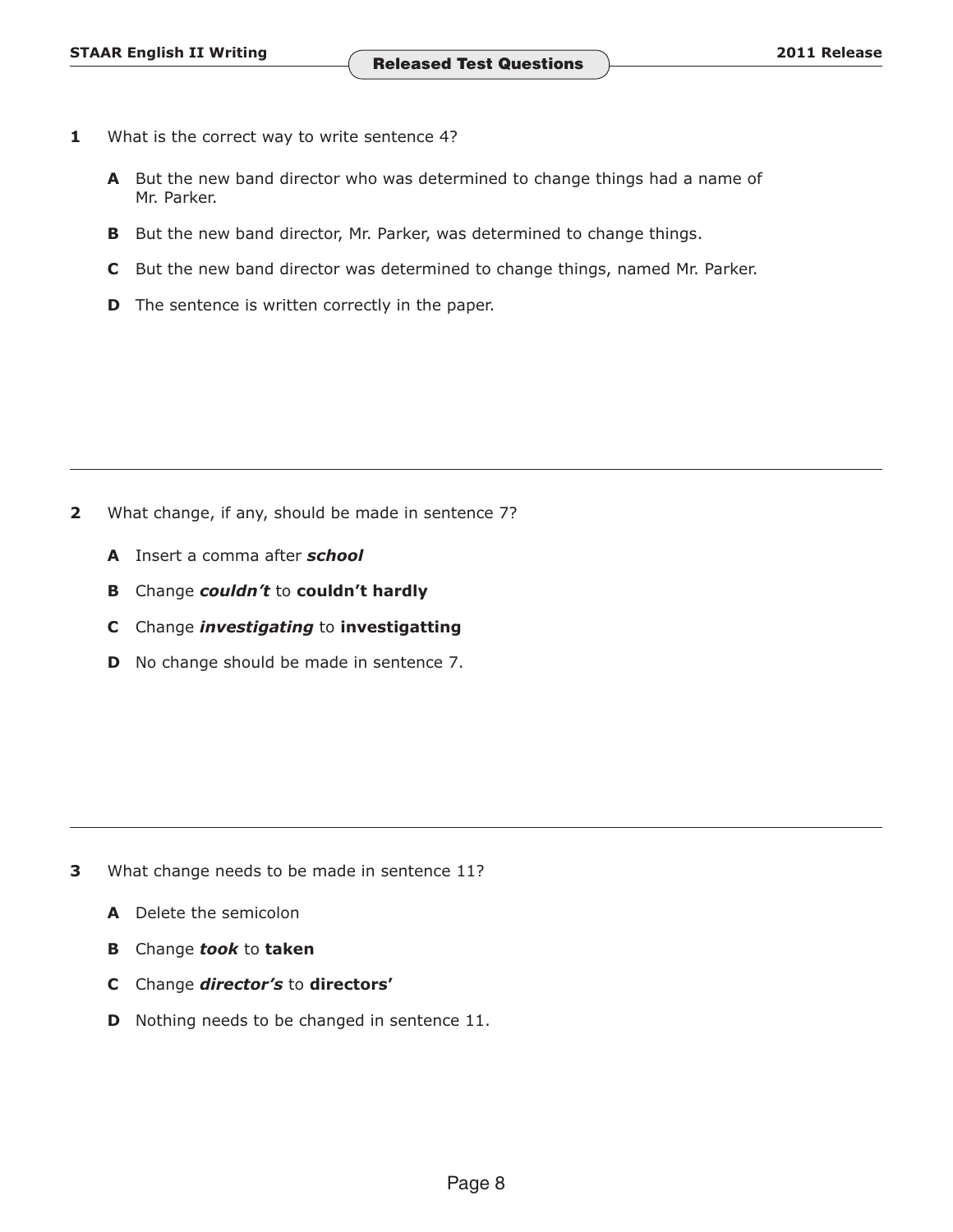- **4**  What change should be made in sentence 12?
	- **A** Change *respectable* to **respectible**
	- **B** Delete the comma after *band*
	- **C** Change *was going* to **were going**
	- **D** Change *them* to **him**

- **5** What change needs to be made in sentence 18?
	- **A** Change *were even tempted* to **was even tempted**
	- **B** Change the comma after *quit* to a semicolon
	- **C** Change *ourselves* to **ourselfs**
	- **D** Change *rising* to **risen**

- **6** What change needs to be made in sentence 19?
	- A Change the comma to a semicolon
	- **B** Change *almost* to **allmost**
	- **C** Change *breathe* to **breath**
	- **D** No change is needed.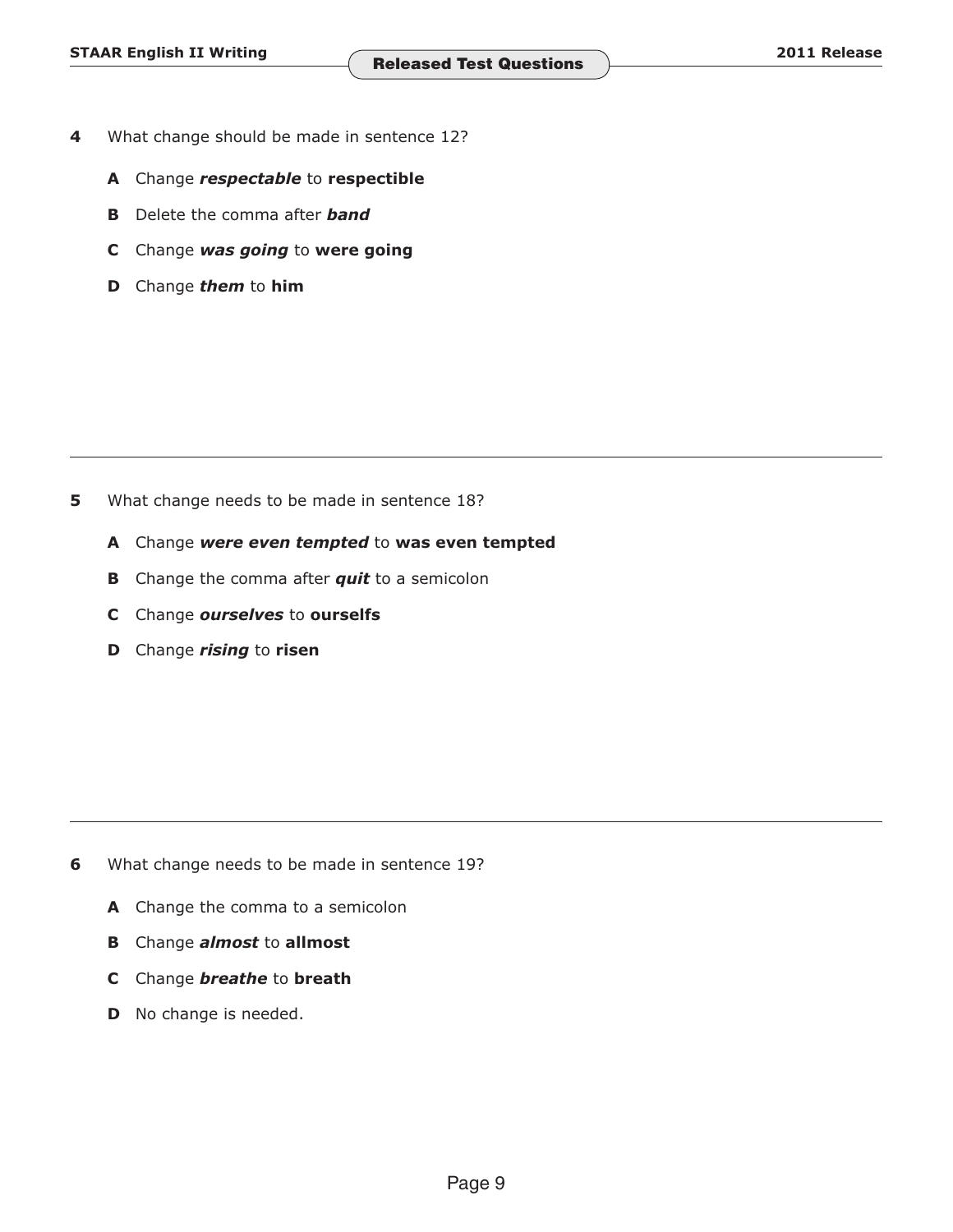- **7** What change, if any, should be made in sentence 23?
	- **A** Change *He combined* to **Combining**
	- **B** Change *excellence* to **excellent**
	- **C** Change *compasionate* to **compassionate**
	- **D** Make no change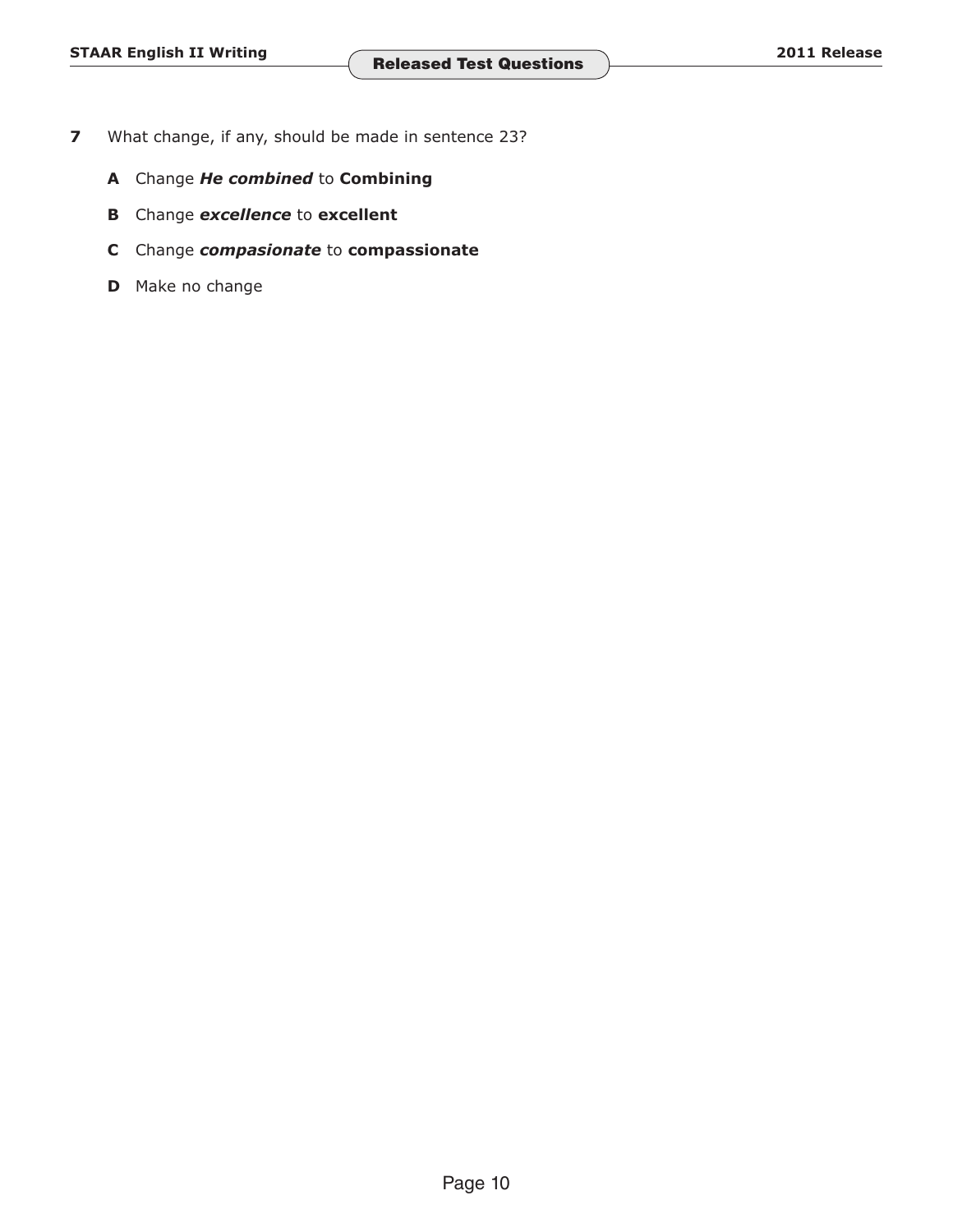Read the information in the box below.

Jane Austen (1775–1817) and Franz Kafka (1883–1924) are considered great writers. Their books continue to sell, and they are widely read and studied in schools everywhere. Neither of them, however, received much recognition while they were alive.

Should people do things only to be recognized? Think carefully about this question.

Write an essay explaining whether a person must always be acknowledged in order to have accomplished something.

Be sure to  $-$ 

- clearly state your thesis
- organize and develop your ideas effectively
- choose your words carefully
- edit your writing for grammar, mechanics, and spelling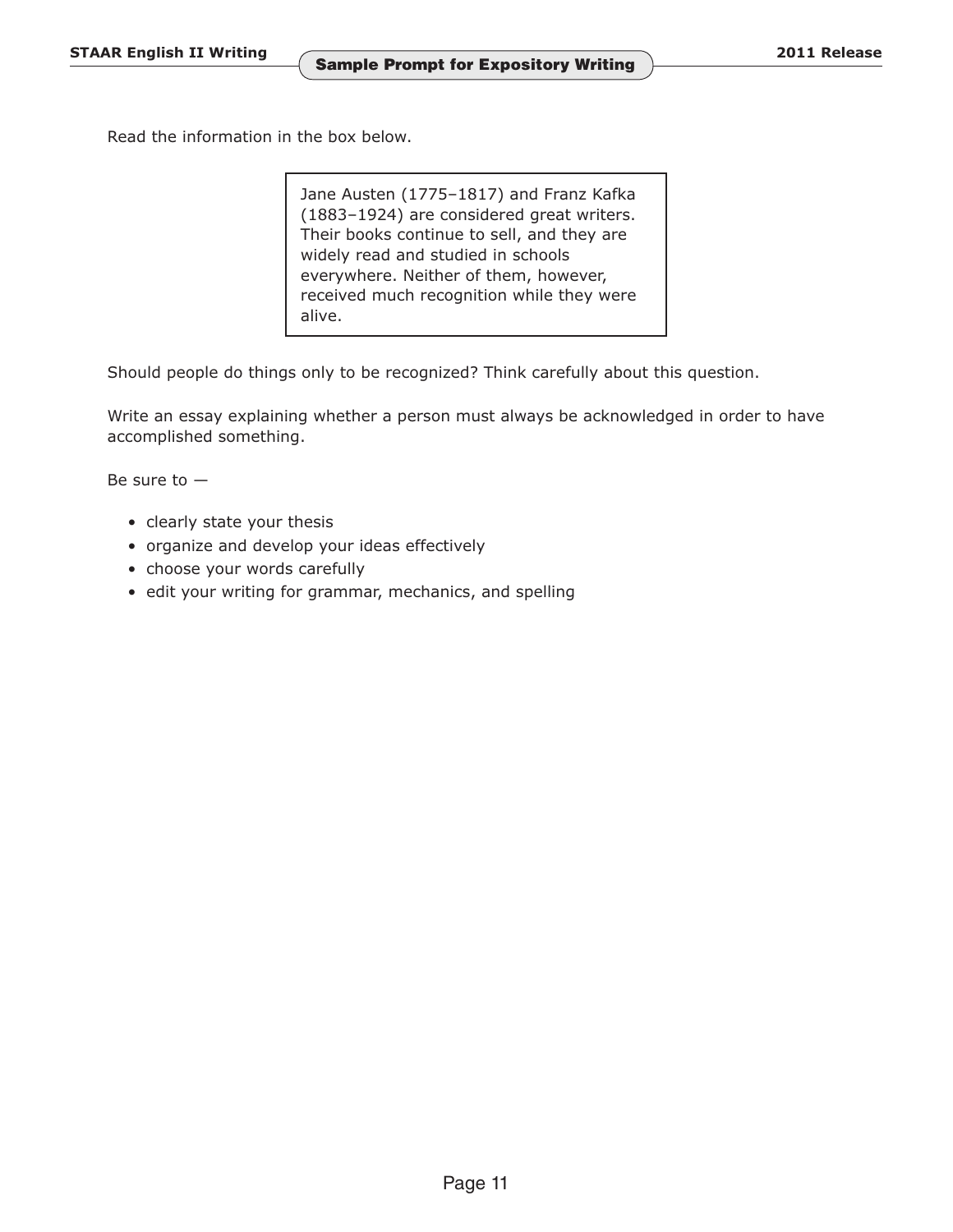Read the following quotation.

Authentic patriotism is not about you, what you believe or what you think is right. . . . Authentic patriotism is not an opinion. It is an action.

—*Stephen Kiernan* 

Think carefully about the following statement.

Some people define themselves by what they believe, while others allow their actions to speak for them.

Write an essay stating your position on which is more important: what a person thinks or what a person does.

Be sure to  $-$ 

- state your position clearly
- use appropriate organization
- provide specific support for your argument
- choose your words carefully
- edit your writing for grammar, mechanics, and spelling